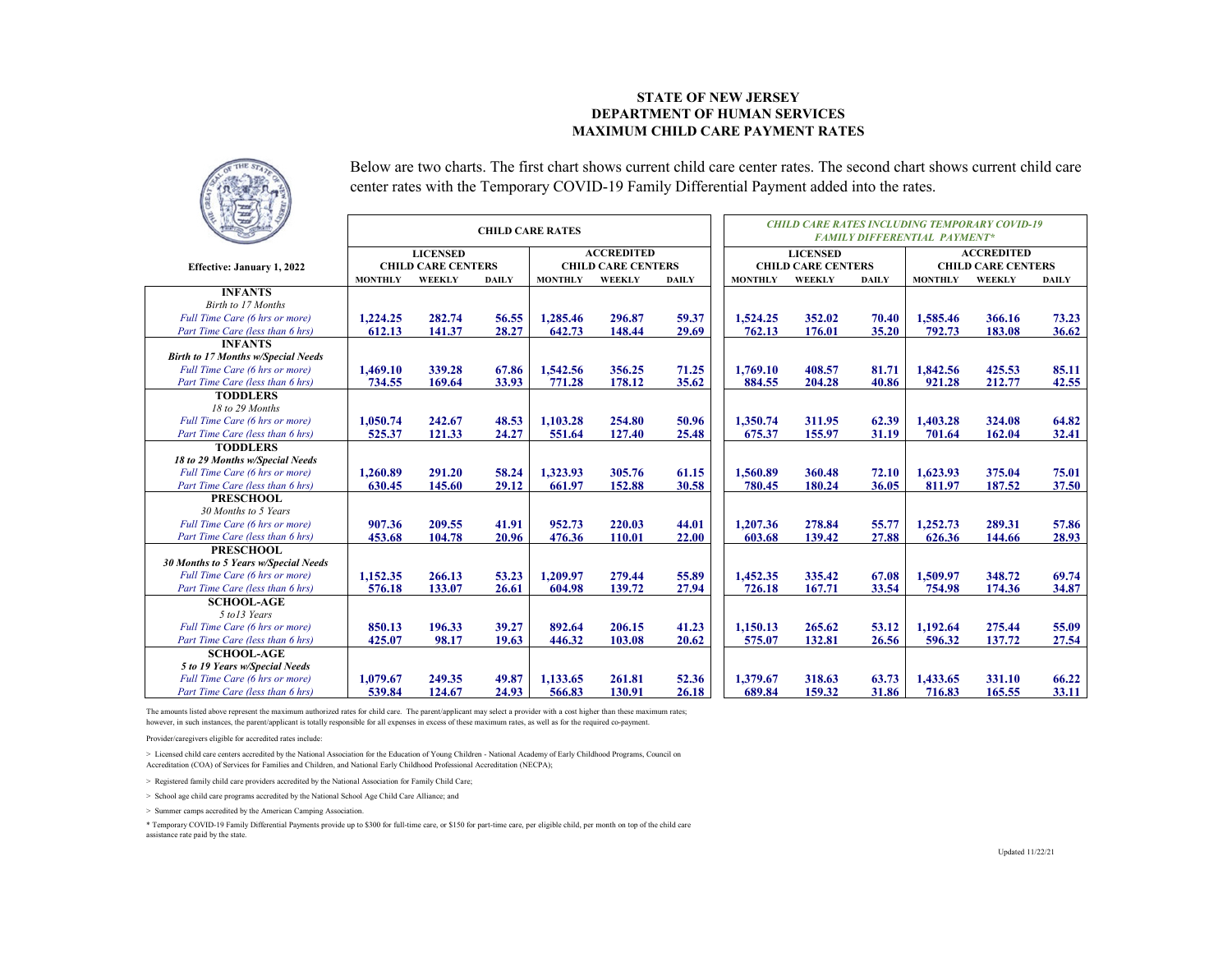## **STATE OF NEW JERSEYDEPARTMENT OF HUMAN SERVICESMAXIMUM CHILD CARE PAYMENT RATES**



Below are two charts. The first chart shows current family child care rates. The second chart shows current family child care rates with the Temporary COVID-19 Family Differential Payment added into the rates.

| $\sqrt{2}$                                |                |                                |              |                | <b>CHILD CARE RATES</b>        | <b>CHILD CARE RATES</b><br>INCLUDING TEMPORARY COVID-19 FAMILY DIFFERENTIAL PAYMENT* |                |                                    |              |                |                                |              |                                |        |              |  |
|-------------------------------------------|----------------|--------------------------------|--------------|----------------|--------------------------------|--------------------------------------------------------------------------------------|----------------|------------------------------------|--------------|----------------|--------------------------------|--------------|--------------------------------|--------|--------------|--|
|                                           |                | <b>REGISTERED</b>              |              |                | <b>ACCREDITED</b>              |                                                                                      |                | <b>APPROVED HOMES**</b>            |              |                | <b>REGISTERED</b>              |              | <b>ACCREDITED</b>              |        |              |  |
| Effective: January 1, 2022                |                | <b>FAMILY CHILD CARE HOMES</b> |              |                | <b>FAMILY CHILD CARE HOMES</b> |                                                                                      |                | <b>FFN &amp; IN-HOME PROVIDERS</b> |              |                | <b>FAMILY CHILD CARE HOMES</b> |              | <b>FAMILY CHILD CARE HOMES</b> |        |              |  |
|                                           | <b>MONTHLY</b> | WEEKLY                         | <b>DAILY</b> | <b>MONTHLY</b> | WEEKLY                         | <b>DAILY</b>                                                                         | <b>MONTHLY</b> | WEEKLY                             | <b>DAILY</b> | <b>MONTHLY</b> | <b>WEEKLY</b>                  | <b>DAILY</b> | <b>MONTHLY</b>                 | WEEKLY | <b>DAILY</b> |  |
| <b>INFANTS</b>                            |                |                                |              |                |                                |                                                                                      |                |                                    |              |                |                                |              |                                |        |              |  |
| Birth to 17 Months                        |                |                                |              |                |                                |                                                                                      |                |                                    |              |                |                                |              |                                |        |              |  |
| Full Time Care (6 hrs or more)            | 870.28         | 200.99                         | 40.20        | 903.20         | 208.59                         | 41.72                                                                                | 603.56         | 139.39                             | 27.88        | 1.170.28       | 270.27                         | 54.05        | 1,203.20                       | 277.88 | 55.58        |  |
| Part Time Care (less than 6 hrs)          | 435.14         | 100.49                         | 20.10        | 451.60         | 104.30                         | 20.86                                                                                | 301.78         | 69.70                              | 13.94        | 585.14         | 135.14                         | 27.03        | 601.60                         | 138.94 | 27.79        |  |
| <b>INFANTS</b>                            |                |                                |              |                |                                |                                                                                      |                |                                    |              |                |                                |              |                                |        |              |  |
| <b>Birth to 17 Months w/Special Needs</b> |                |                                |              |                |                                |                                                                                      |                |                                    |              |                |                                |              |                                |        |              |  |
| Full Time Care (6 hrs or more)            | 1.014.04       | 234.19                         | 46.84        | 1,056.48       | 243.99                         | 48.80                                                                                | 687.56         | 158.79                             | 31.76        | 1.314.04       | 303.47                         | 60.69        | 1.356.48                       | 313.27 | 62.65        |  |
| Part Time Care (less than 6 hrs)          | 507.02         | 117.09                         | 23.42        | 528.24         | 122.00                         | 24.40                                                                                | 343.78         | 79.39                              | 15.88        | 657.02         | 151.74                         | 30.35        | 678.24                         | 156.64 | 31.33        |  |
| <b>TODDLERS</b>                           |                |                                |              |                |                                |                                                                                      |                |                                    |              |                |                                |              |                                |        |              |  |
| 18 to 29 Months                           |                |                                |              |                |                                |                                                                                      |                |                                    |              |                |                                |              |                                |        |              |  |
| Full Time Care (6 hrs or more)            | 870.28         | 200.99                         | 40.20        | 903.20         | 208.59                         | 41.72                                                                                | 603.56         | 139.39                             | 27.88        | 1,170.28       | 270.27                         | 54.05        | 1,203.20                       | 277.88 | 55.58        |  |
| Part Time Care (less than 6 hrs)          | 435.14         | 100.49                         | 20.10        | 451.60         | 104.30                         | 20.86                                                                                | 301.78         | 69.70                              | 13.94        | 585.14         | 135.14                         | 27.03        | 601.60                         | 138.94 | 27.79        |  |
| <b>TODDLERS</b>                           |                |                                |              |                |                                |                                                                                      |                |                                    |              |                |                                |              |                                |        |              |  |
| 18 to 29 Months w/Special Needs           |                |                                |              |                |                                |                                                                                      |                |                                    |              |                |                                |              |                                |        |              |  |
| Full Time Care (6 hrs or more)            | 1.014.04       | 234.19                         | 46.84        | 1.056.48       | 243.99                         | 48.80                                                                                | 687.56         | 158.79                             | 31.76        | 1.314.04       | 303.47                         | 60.69        | 1.356.48                       | 313.27 | 62.65        |  |
| Part Time Care (less than 6 hrs)          | 507.02         | 117.09                         | 23.42        | 528.24         | 122.00                         | 24.40                                                                                | 343.78         | 79.39                              | 15.88        | 657.02         | 151.74                         | 30.35        | 678.24                         | 156.64 | 31.33        |  |
| <b>PRESCHOOL</b>                          |                |                                |              |                |                                |                                                                                      |                |                                    |              |                |                                |              |                                |        |              |  |
| 30 Months to 5 Years                      |                |                                |              |                |                                |                                                                                      |                |                                    |              |                |                                |              |                                |        |              |  |
| Full Time Care (6 hrs or more)            | 726.52         | 167.79                         | 33.56        | 749.92         | 173.19                         | 34.64                                                                                | 514.36         | 118.79                             | 23.76        | 1,026.52       | 237.07                         | 47.41        | 1.049.92                       | 242.48 | 48.50        |  |
| Part Time Care (less than 6 hrs)          | 363.26         | 83.89                          | 16.78        | 374.96         | 86.60                          | 17.32                                                                                | 257.18         | 59.39                              | 11.88        | 513.26         | 118.54                         | 23.71        | 524.96                         | 121.24 | 24.25        |  |
| <b>PRESCHOOL</b>                          |                |                                |              |                |                                |                                                                                      |                |                                    |              |                |                                |              |                                |        |              |  |
| 30 Months to 5 Years w/Special Needs      |                |                                |              |                |                                |                                                                                      |                |                                    |              |                |                                |              |                                |        |              |  |
| Full Time Care (6 hrs or more)            | 870.28         | 200.99                         | 40.20        | 903.20         | 208.59                         | 41.72                                                                                | 603.56         | 139.39                             | 27.88        | 1,170.28       | 270.27                         | 54.05        | 1.203.20                       | 277.88 | 55.58        |  |
| Part Time Care (less than 6 hrs)          | 435.14         | 100.49                         | 20.10        | 451.60         | 104.30                         | 20.86                                                                                | 301.78         | 69.70                              | 13.94        | 585.14         | 135.14                         | 27.03        | 601.60                         | 138.94 | 27.79        |  |
| <b>SCHOOL-AGE</b>                         |                |                                |              |                |                                |                                                                                      |                |                                    |              |                |                                |              |                                |        |              |  |
| 5 to 13 Years                             |                |                                |              |                |                                |                                                                                      |                |                                    |              |                |                                |              |                                |        |              |  |
| Full Time Care (6 hrs or more)            | 726.52         | 167.79                         | 33.56        | 749.92         | 173.19                         | 34.64                                                                                | 514.36         | 118.79                             | 23.76        | 1,026.52       | 237.07                         | 47.41        | 1,049.92                       | 242.48 | 48.50        |  |
| Part Time Care (less than 6 hrs)          | 363.26         | 83.89                          | 16.78        | 374.96         | 86.60                          | 17.32                                                                                | 257.18         | 59.39                              | 11.88        | 513.26         | 118.54                         | 23.71        | 524.96                         | 121.24 | 24.25        |  |
| <b>SCHOOL-AGE</b>                         |                |                                |              |                |                                |                                                                                      |                |                                    |              |                |                                |              |                                |        |              |  |
| 5 to 19 Years w/Special Needs             |                |                                |              |                |                                |                                                                                      |                |                                    |              |                |                                |              |                                |        |              |  |
| Full Time Care (6 hrs or more)            | 870.28         | 200.99                         | 40.20        | 903.20         | 208.59                         | 41.72                                                                                | 603.56         | 139.39                             | 27.88        | 1.170.28       | 270.27                         | 54.05        | 1,203.20                       | 277.88 | 55.58        |  |
| Part Time Care (less than 6 hrs)          | 435.14         | 100.49                         | 20.10        | 451.60         | 104.30                         | 20.86                                                                                | 301.78         | 69.70                              | 13.94        | 585.14         | 135.14                         | 27.03        | 601.60                         | 138.94 | 27.79        |  |

The amounts listed above represent the maximum authorized rates for child care. The parent/applicant may select a provider with a cost higher than these maximum rates; however, in such instances, the parent/applicant is to responsible for all expenses in excess of these maximum rates, as well as for the required co-payment.

Provider/caregivers eligible for accredited rates include:

> Licensed child care centers accredited by the National Association for the Education of Young Children - National Academy of Early Childhood Programs, Council on Accreditation (COA) of Services for Families and Children,

and National Early Childhood Professional Accreditation (NECPA);

> Registered family child care providers accredited by the National Association for Family Child Care;

> School age child care programs accredited by the National School Age Child Care Alliance; and

> Summer camps accredited by the American Camping Association.

\* Temporary COVID-19 Family Differential Payments provide up to \$300 for full-time care, or \$150 for part-time care, per eligible child, per month on top of the child care

sistance rate paid by the state.

\*\* As of December 31, 2021 Approved Homes (FFN & In-Home Providers) no longer receive the \$300 Temporary COVID-19 Family Differential Payment.